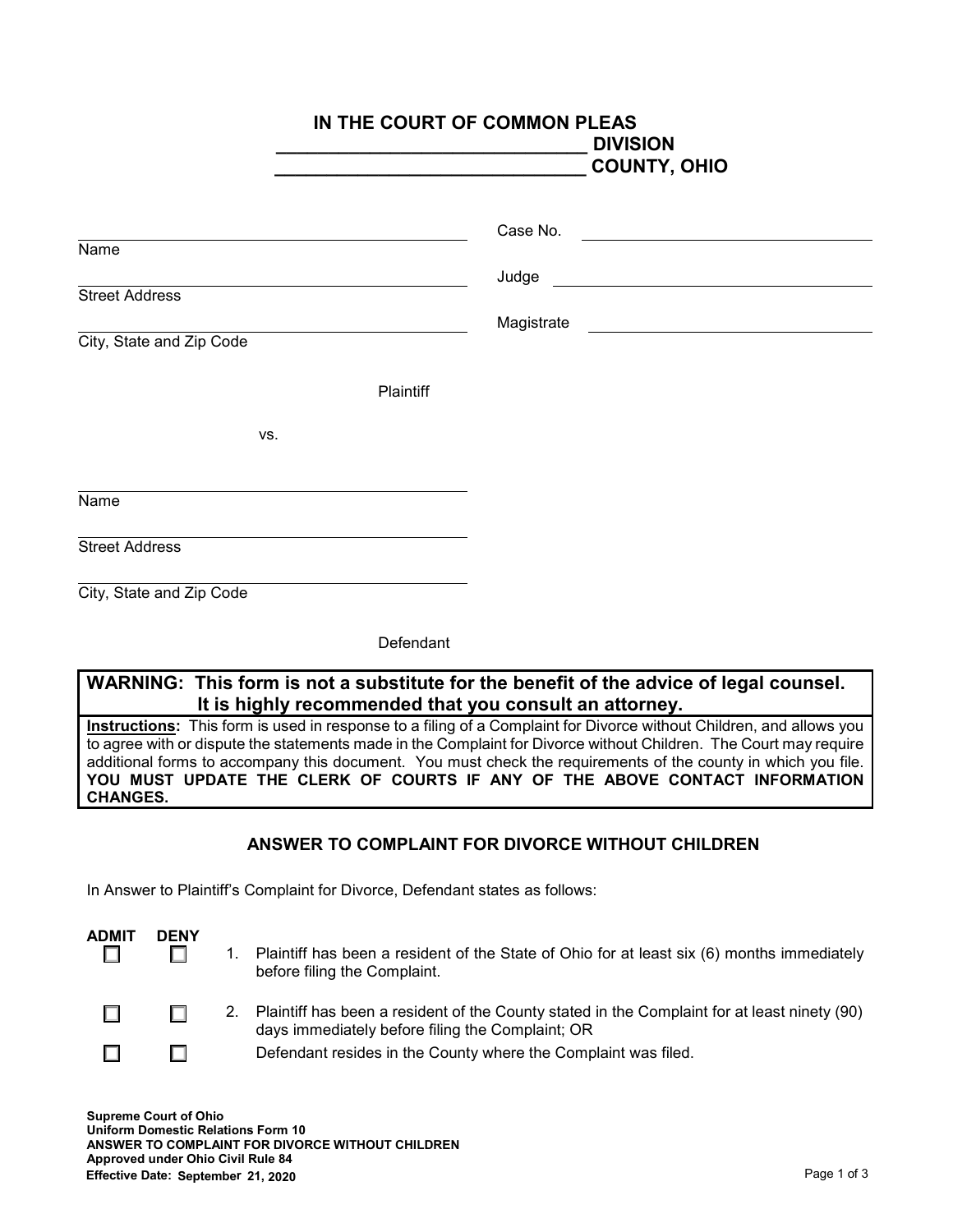| <b>ADMIT</b><br>□<br>$\Box$                                   | <b>DENY</b><br>$\Box$<br>$\Box$                               | 3. | The date of Plaintiff and Defendant's marriage stated in the Complaint.<br>The place of Plaintiff and Defendant's marriage stated in the Complaint.                                                                                                                                                                                                                                                                                                                                        |
|---------------------------------------------------------------|---------------------------------------------------------------|----|--------------------------------------------------------------------------------------------------------------------------------------------------------------------------------------------------------------------------------------------------------------------------------------------------------------------------------------------------------------------------------------------------------------------------------------------------------------------------------------------|
|                                                               | ◻<br>$\Box$                                                   | 4. | Neither party is pregnant.<br>A party is pregnant.                                                                                                                                                                                                                                                                                                                                                                                                                                         |
| □                                                             | $\Box$                                                        | 5. | Any child(ren) born from or adopted during this marriage or relationship is/are now adults<br>and none are mentally or physically disabled and incapable of supporting or maintaining<br>themselves.                                                                                                                                                                                                                                                                                       |
| $\Box$                                                        | $\Box$<br>$\Box$                                              | 6. | Plaintiff is an active-duty servicemember of the United States military.<br>Defendant is an active-duty servicemember of the United States military.                                                                                                                                                                                                                                                                                                                                       |
|                                                               | $\Box$<br>П                                                   | 7. | Defendant further admits or denies the following grounds for divorce:<br>Plaintiff and Defendant are incompatible.<br>Plaintiff and Defendant have lived separate and apart without cohabitation and without<br>interruption for one (1) year.                                                                                                                                                                                                                                             |
| □<br>$\Box$<br>$\Box$<br>$\Box$<br>□<br>$\Box$<br>□<br>$\Box$ | $\Box$<br>$\Box$<br>$\Box$<br>□<br>□<br>$\Box$<br>$\Box$<br>□ |    | Plaintiff or Defendant had a Husband or Wife living at the time of the marriage.<br>Defendant has been willfully absent for one (1) year.<br>Defendant is guilty of adultery.<br>Defendant is guilty of extreme cruelty.<br>Defendant is guilty of fraudulent contract.<br>Defendant is guilty of gross neglect of duty.<br>Defendant is guilty of habitual drunkenness.<br>Defendant is imprisoned in a state or federal correctional institution at the time of filing<br>the Complaint. |
| □                                                             | $\Box$                                                        |    | Defendant procured a divorce outside this state by virtue of which Defendant has been<br>released from the obligations of the marriage, while those obligations remain binding on<br>Plaintiff.                                                                                                                                                                                                                                                                                            |
| $\Box$                                                        | $\Box$                                                        | 8. | Plaintiff and Defendant are owners of real estate and/or personal property.                                                                                                                                                                                                                                                                                                                                                                                                                |
| $\Box$                                                        | $\Box$                                                        |    | 9. Defendant denies any allegations not specifically admitted.                                                                                                                                                                                                                                                                                                                                                                                                                             |